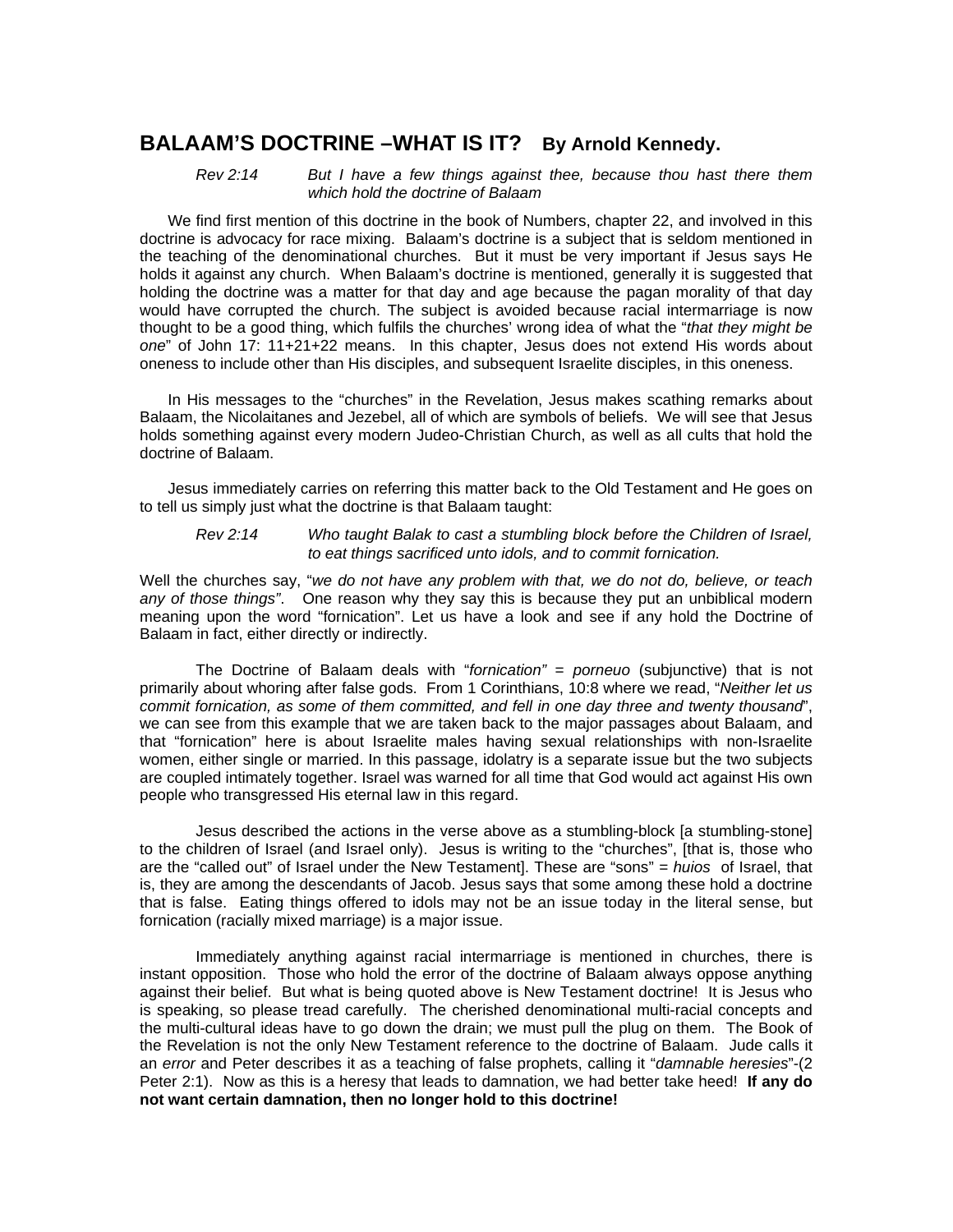That perhaps ninety odd percent of the so-called Christian Churches follow this pernicious doctrine of Balaam, will not alter the fact that Jesus says, "*I have this against you"*. Are we to believe Jesus or are we to believe today's false teachers? Jude claims that these teachers "*speak evil of things which they know not … after the error of Balaam"*. They do not know they are teaching error. This is no minor doctrine because Balaam appears by name 60 times through the Bible. Because of this, there is no excuse for not knowing what the doctrine is. To be damned for holding the doctrine of Balaam is no minor matter!

#### **WHAT DID BALAAM ADVISE BALAK?**

The story of the hiring of the prophet Balaam by King Balak to curse the Children of Israel is found in the Book of Numbers, chapter 22. However, it is not until Num 31:16 that we discover the doctrine expressed:

*Num 31:16 Behold, these* [the Moabite women] *caused the children of Israel, through the counsel of Balaam, to commit trespass against the Lord in the matter of Peor,* 

In the first instance, Balaam was hired by Balak to curse Israel and God prevented him from doing so. In the end, Balaam counselled Balak to use their women to seduce Israel so that Israel would come to worship the gods of Moab and thus God would punish Israel.

The consequence to Israel of Balaam's advice was seen in a very short time:

*Num 25:1 And, Israel abode in Shittim, and the people began to commit whoredom with the daughters of Moab. And they called the people unto the sacrifices of their gods: and the people did eat, and bowed down to their gods.* 

That it was the work of the women is confirmed in verse 18. God's judgement on the offenders was swift - everyone who had joined to Baal-Peor was executed. This is what 1 Cor. 10:8 confirms.

In Ezra 10:10,11 and Nehemiah 9:2 we see the required divorce of the "holy" seed of Israel from the seed of others. In Ezra the word "wives" is used, and the words "separate yourselves" is about making a wall of separation between Israelites and their foreign wives, and mixed-blood children. "*Shall we then hearken unto you to do this great evil, to transgress against our God in marrying strange wives*?"-[Neh 13:27]. The "strange" in "strange wives" is *nokriy* meaning foreign, as being non-Israelite. It was the "strange" foreign wives that led to the sin of idolatry.

*Neh 13:2,3 … but hired Balaam against them, that he should curse them: howbeit, our God turned the curse into a blessing. Now it came to pass, when they heard the words of the law, that they separated from Israel all the mixed multitude.* 

#### **There is a lesson in this! It is not just a divorce option; it is a divorce command!**

Note here that most people seems to think that the "mixed multitude" refers to Israelites plus other races, never seeming to consider that it may refer to racially mixed offspring produced during Israel's time in Egypt.

The prophet Micah also reminds Israel about this matter of Balaam. Through Micah, God asks tenderly in Micah 6:3, "*Oh My people, what have I done unto you, and wherein have I wearied you? Testify against Me"*. Then Micah goes on to tell how He brought Israel out from Egypt, and then asks Israel to remember about Balaam.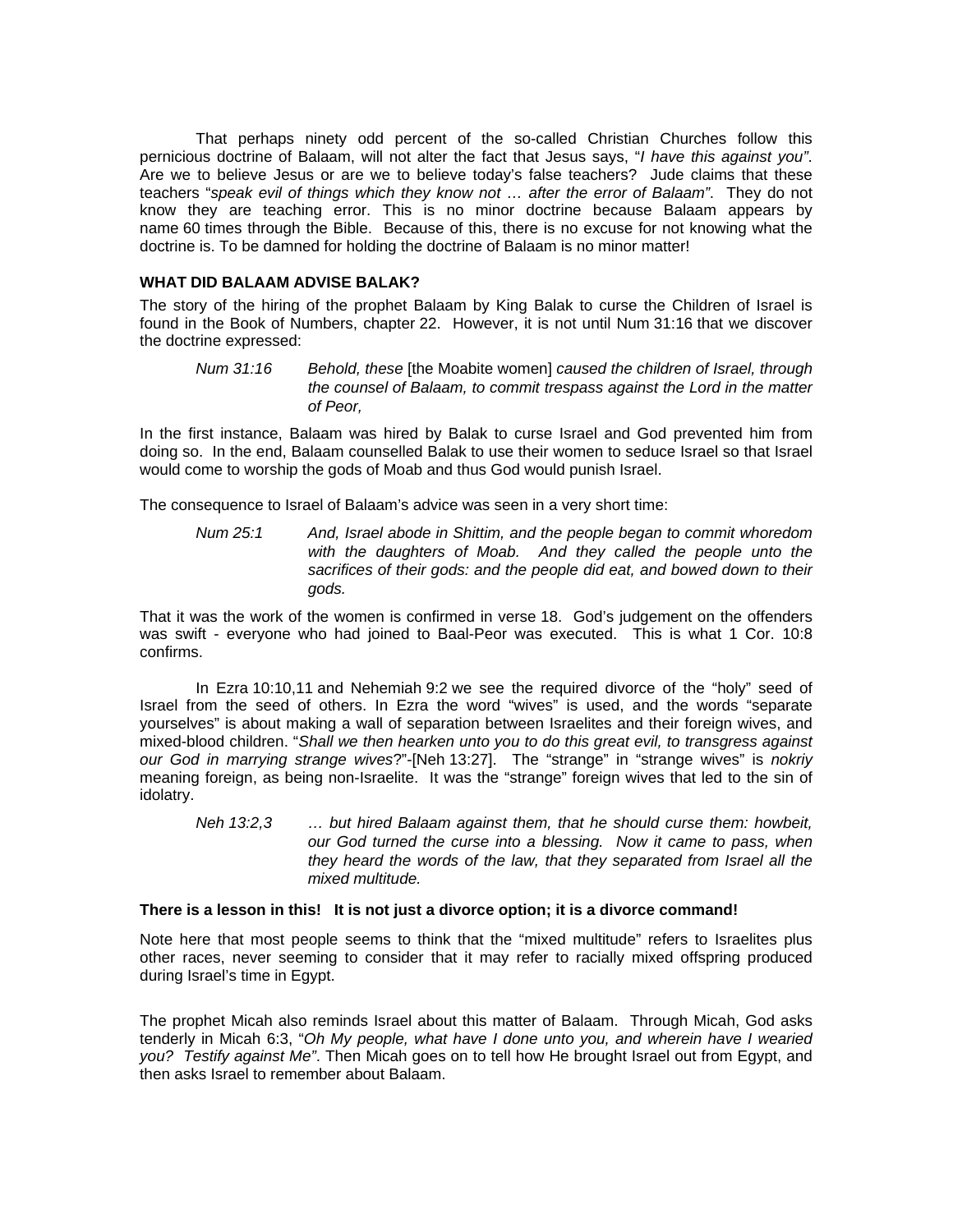*Micah 6:5 O my people, remember now what Balak king of Moab consulted, and what Balaam the son of Beor answered him from Shittim unto Gilgal; that ye may know the righteousness of the LORD.* 

Some say that this is purely about Balak asking Balaam to curse Israel, but the consultation went of from Shittim in Moab right across the Jordon into Gilgal. It was in Shittim where the trouble started.

*Numbers 25:1 And Israel abode in Shittim, and the people began to commit whoredom with the daughters of Moab. And they called the people unto the sacrifices of their gods: and the people did eat, and bowed down to their gods.* 

Micah says that the consequence of inter-racial sexual activity is a controversy that the Lord has with His people. God will yet plead with Israel [verse 2]. This controversy is over pursuit of the wrong object, contrary to the beliefs in Israel's spirit.

#### *Micah 6:16 For the statues of Omri are kept, and all the works of the house of Ahab*  [who took Jezebel to wife [1 Ki 16:30], *and ye walk in their counsels*

The "*righteousness of the Lord"* in Micah 6:5 above carries the meaning of "an authoritative decision", and thus has a connection with this matter of racial intermarriage, although this is not commonly taught. This matter of righteousness is mentioned in most places where Balaam's doctrine, or whoredom by Israel, is found. Peter says it is forsaking the "*right* (immediate/straight/narrow) *way and are gone astray following the way of Balaam the son of Bosor, who loved the wages of unrighteousness"-*[2 Peter 2:15]. God warns Israel in Hosea 5:7, "*they have dealt treacherously against the Lord for they have begotten* **"***strange children"* and says they would be quickly consumed because of it.

The prophecies of Micah concern the Children of Israel, and Micah shows the elect remnant that is to be regathered from Israel at the end of this age. It is still the Children of Israel only and not any multi-racial church. The other nations "*flow into the mountain of the Lord"* after it is established and the other nations learn God's ways and thus there will be peace on earth. Micah makes this clear.

Balaam knew that no man could curse the Nation of Israel because "*there is no enchantment against Israel*"-(Num. 23:23*)*. But he also knew that God would judge Israel for fornication and worshipping the gods of other races. Balaam answered Balak's consultation and advised that Israel could be seduced to worship other gods through sexual activity with foreign women. In this case it was Moabite women. Micah says this is to be remembered. It is to be remembered for all time. If the seduction by foreign women is prohibited for Israelites, then it is entirely consistent that racial intermarriage is equally unacceptable - for the latter is only a ceremonial version of the former. The mixed multitude in our midst can intermarry as much as they like, for there are no constraints placed upon them. The sad part of this is that their life styles are held up as examples to the rest of the community, and thus to Israelites. This is when the damage is done. These examples cause ignorant Israelites to be seduced into accepting and even promoting such "tolerant" behaviour. **Every vote for such tolerance in this area is a vote for Balaam's doctrine**. When we see it condoned or even put into practice by senior politicians, we know that the counsels of Balaam are still active today. And therefore, we know the Doctrine of Balaam is still taught today, in Church and State.

**Racial equality, racial integration and anti-discrimination laws are the modern day equivalent of Balaam's doctrine.** Under various racial vilification laws of one form or another, it is illegal to espouse anything to the contrary in most of the Anglo-Saxon world. Notice that it is not illegal anywhere else - not in Asia, not in India, not in the Middle East, not in Russia, not in Europe. It is only in the Israel countries. Challenge any of Ahab's counsellors with this information and you will be told that once the basic human rights issues are resolved in these other countries, loftier issues, such as racial tolerance will be next on the agenda. It is a plausible answer, is it not?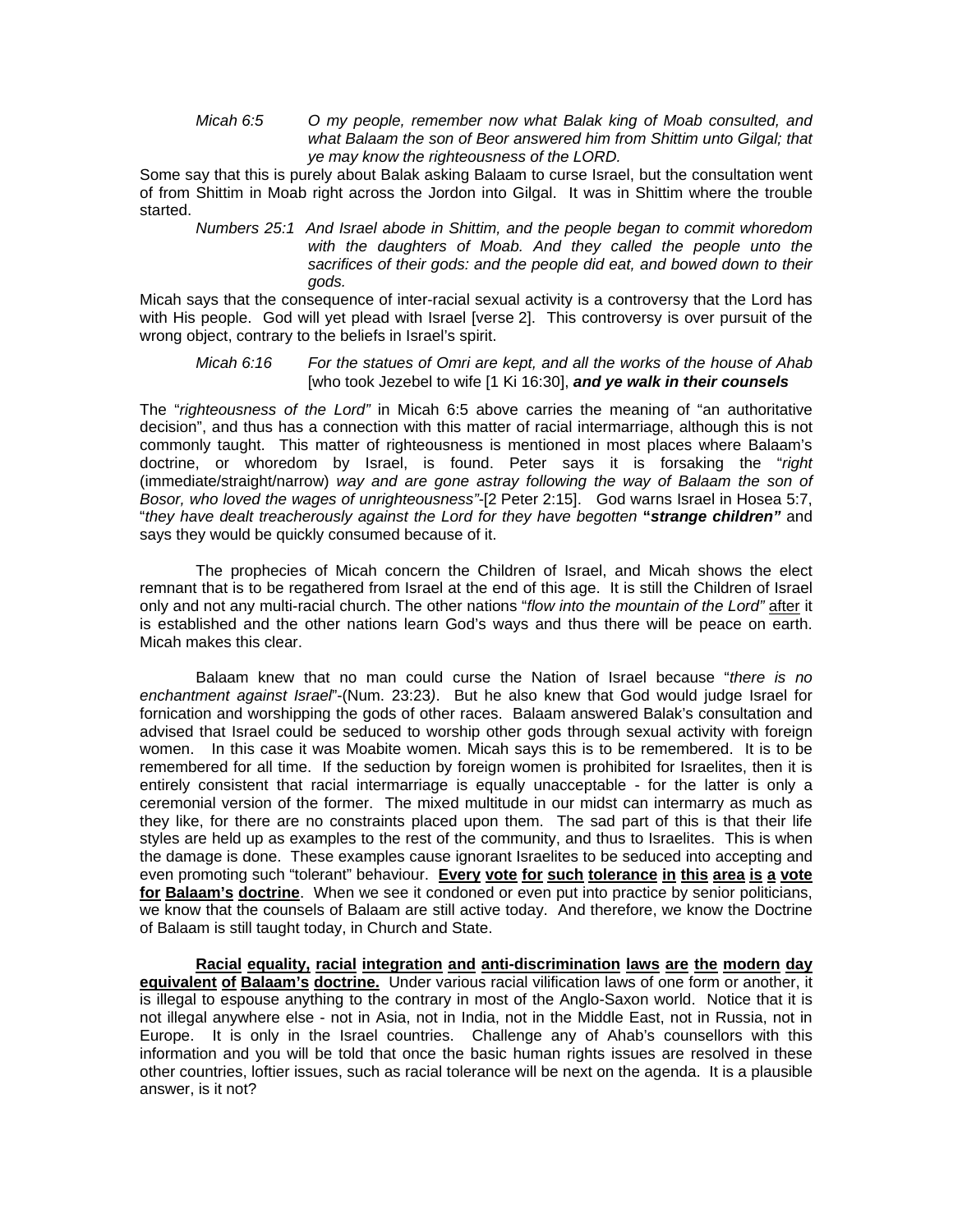Jesus says, "*I have this against you – repent, or else I will come against you quickly"*. As it always is through the Bible, Israelites who marry out of Israel are cut off, or those foreigners whom they marry are destroyed or removed. When reading this, please do not suppose that "Israel" refers to "Jews" because "The Jews" are most certainly not Israel. Israel refers to the Caucasian-Anglo-Saxon peoples.

#### **NEW TESTAMENT "FORNICATION"**

We do find some sort of teaching about "fornication" today, it is true, but there are various interpretations. The matter of concern is, with whom is the fornication committed? It has been shown that Jesus referred the matter back to Balaam and the Old Testament, and we can do no better. The Apostles Peter and Jude did the same. The Apostle Paul is bold in his connecting of fornication in the New Testament with fornication in the Old Testament.

#### *1 Cor 10:8 Neither let us commit fornication, as some of them committed, and fell in one day three and twenty thousand.*

This is about the worship of Baal-Peor. This refers us once again to Balaam's advice, although Paul does not use Balaam's name. The judgement against Israel for "fornication" is given here as an example confirming God's judgement against this.

#### *1 Cor 10:11 Now all these things happened unto them for ensamples: and they are written for our admonition*

Are we to accept admonishment and this example, or not? Paul shows that this is a common temptation for all the Israelite males. At this point it is necessary to remind readers of the foundation that was laid in, "*That Unfortunate Word "Gentile"* a chapter the writer's book entitled, "*The Exclusiveness of Israel*". The importance of 1 Corinthians 10:1 cannot be escaped where the fathers of these "Gentile" Israelites had been under Moses and went through the Red Sea. These so-called Gentiles being addressed could only be Israelites! Look at it; they were Israelites! What happened to Israel was that they were led into idolatry through sexual intercourse with foreign women. **This is New Testament doctrine!** The realisation of the importance of this aspect of "fornication" will add to the appreciation of a number of other Scriptures. Let us consider some of these.

In response to a question about whether it was appropriate for a man to divorce his wife, Jesus answered:

*Matt 19:9 And I say unto you, who-so-ever shall put away his wife, except it be for fornication, and shall marry another, committeth adultery, and whosoever marrieth her which is put away doth commit adultery.* 

Here "fornication" is not *porneuo,* it is *porneia* (dative). This passage then is not referring especially about marriage to foreign women. Jesus made it clear that all men could not receive this saying, save they to whom it is given [verse 11]. It is not given to everyone of every race; Jesus says so. Much has been written about what *porneia* [fornication] applies to and it is now usually generalised to include all illicit sexual intercourse. This generalisation is not valid since "adultery" = *moichao,* for instance, is a different word completely.

"*Porneia*" has also become inclusive of all pornography as this is known today. This is appropriate because pornography is lust of the mind and it is, in the words of Jesus, equivalent to the physical act. Hence pornography is simply the application of modern technology to implement Balaam's doctrine. Perhaps if we called it *Moabiteography* fewer Israelites would be seduced by it – but Ahab's counsellors would never accept such a move. It would be discrimination against Moabites and hence illegal!

Look further into this in the book of Jude, who mentions Cain.

*Jude v 11 Woe unto them! for they have gone in the way of Cain, and ran greedily after the error of Balaam for reward*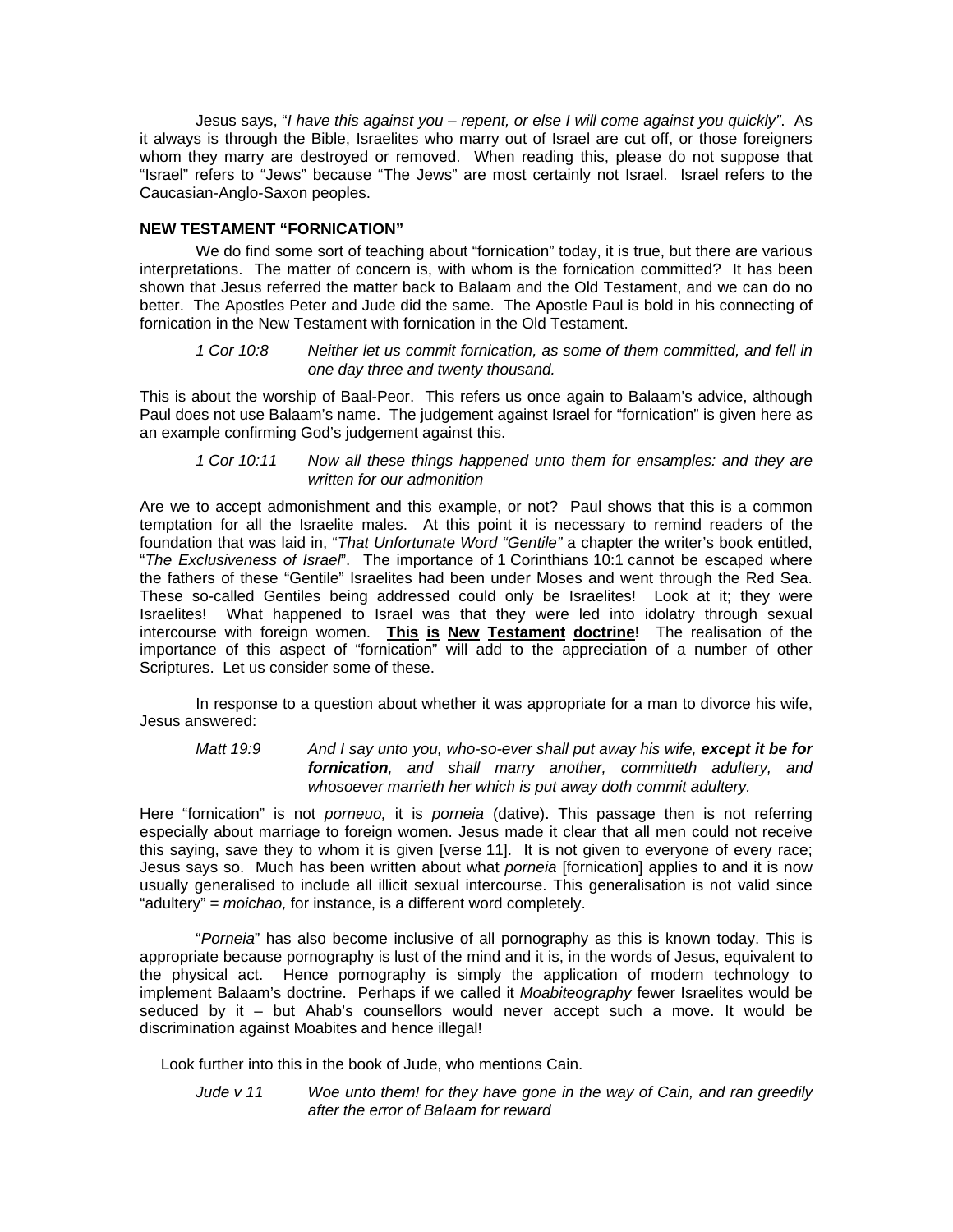Jude links the New Testament with Genesis. What did Cain do? He bedded pre-Adamites thinking it would be to his advantage (reward)! Jude links false teachers with Cain and with Balaam. They had the same error. There was an anticipated reward through the error of Balaam. This is nothing new; preachers still want to keep their jobs and be rewarded by the mixed multitude in their churches.

Paul shows that the pagan practise of mixed racial marriage is not to be indulged in by Israelite Christians.

#### *2 Cor 6:17 Wherefore come out from among them, and be ye separate ¼ and touch not the unclean thing …*

Paul is talking about people coming out from amongst people, not "things". The "*them"* are people. Can any deny this? ["Thing" in the KJV and other translations is not in the Greek text]. In this verse, "touch" = *haptomai*, is a word used of carnal intercourse with a woman, like it or not [confirm this in 1 Cor 7:1-3]. The "them" in this verse are "unclean" people that are not to be "touched". "Unclean" = *akathartou* shows that there is a difference between 'clean' and 'unclean' people, with the clean not to 'touch' the unclean (people). The "yoke" in 2 Cor 6:14 is with "*heterozugeo"* which means *a different sort* [Vine], or *one who is not an equal* [Thayer]. This again presents the racial separation of Israel from other nations. God also made clean and unclean animals and fish; each were born that way, so it is a matter of race rather than a matter of belief. Throughout the entire Bible, we have a consistent theme; we find God always keeping a portion of His Order pure, separate and undefiled.

*1 Cor. 6: 9-10 Know ye not that the unrighteous shall not inherit the kingdom of God? Be not deceived: neither fornicators, nor idolaters, nor adulterers, nor effeminate, nor abusers of themselves with mankind, nor thieves, nor covetous, nor drunkards, nor revilers, nor extortioners, shall inherit the kingdom of God.* 

No "fornicator" will inherit the Kingdom of God. Here the word is *pornos,* a word that is popularly taken to be about sodomy, but this must be questioned. Note that these verses link fornicators, idolaters and adulterers together with thieves, covetous people, drunkards, revilers and extortioners, as having the same destiny. Thus those who claim that idolatry alone is the issue, rather than including all the other things, are wrong.

There are frequent biblical references to show that God's judgement is upon those of Israel who transgress by having this common carnal intercourse with other races and going after "*strange flesh"*. This is not about sodomy as is often claimed, because "strange" = "*hetros"* which Strong gives as "one who is NOT of the same nature". Homosexuals are of the same nature. This shows up also throughout the New Testament. Jesus says in Revelation He holds it against the churches which hold the Doctrine of Balaam-[Rev 2:14]. From the 60 mentions of "Balaam", it is possible to determine the nature of this doctrine. Because almost all denominations hold the doctrine of Balaam without knowing it, we can understand just why it is never properly taught. Probably few "preachers" know what this doctrine is, but all should if Jesus holds it against them! 2 Peter 2:15 indicates that people with this doctrine have "gone astray"; they are off the track! Jude v11 calls holding Balaam's doctrine an "error".

New Testament "fornication" has not changed from what Old Testament fornication was, even if most like to try to say that *porneuo* has no racial connection today. In 1 Corinthians 10:8 we are told that everything that is mentioned in this passage are for examples to us. When we read what one example is, we find, "*neither let us commit fornication as some of them committed, and fell in one day three and twenty thousand".* We can look back to the Old Testament and find that what caused three and twenty thousand to die started with Israelites having sexual relationships with non-Israelites [Numbers 25:1]. Moses previously had demanded that all Israelites who did this should be slain because of the idolatry that would follow. King Solomon got caught this way and it led to idolatry on his part. We read of plagues in Israel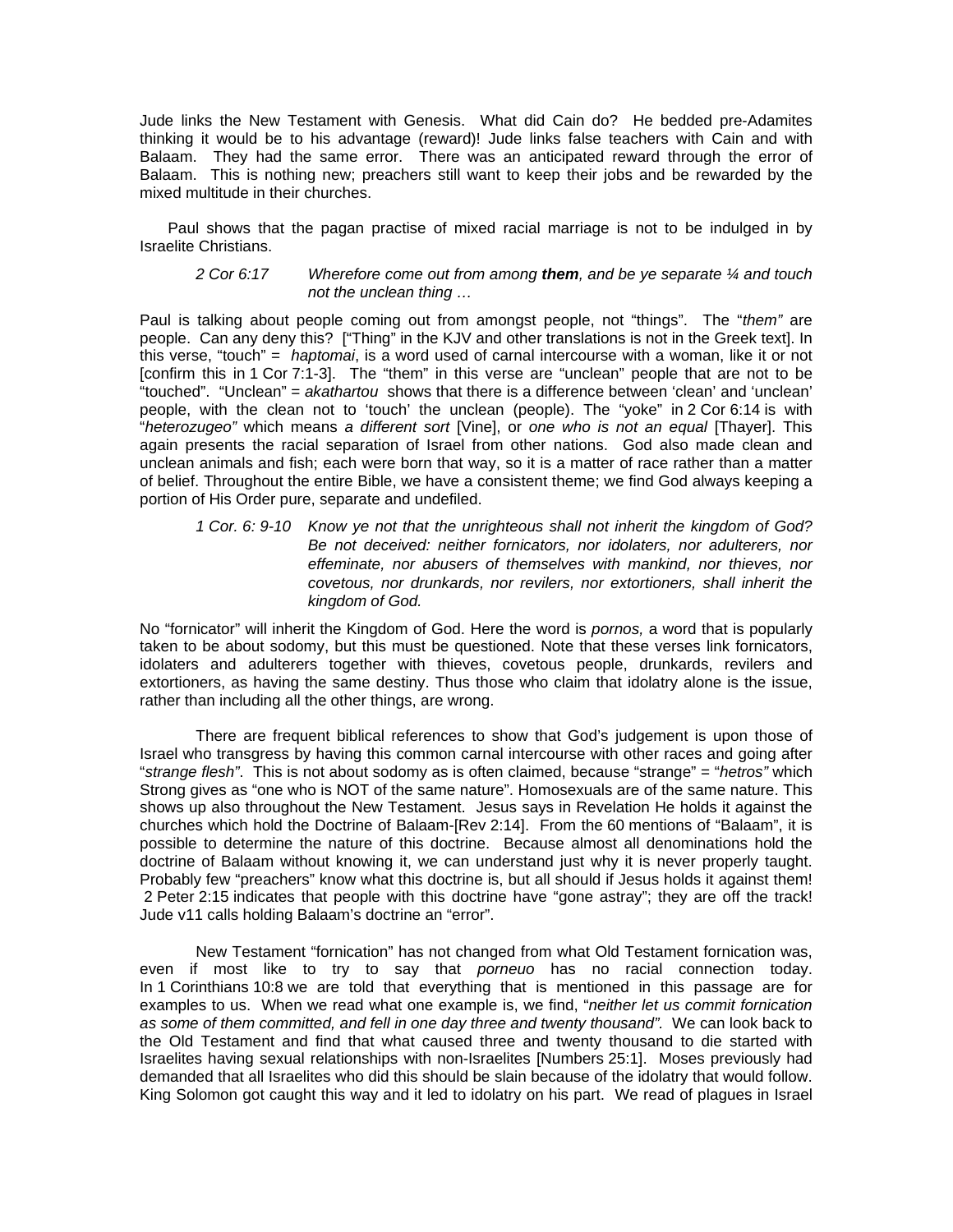because of this-[Numbers 25:6-8]. We have seen how these things are written for our admonition (verse 11), but because of the popular, but wrong, doctrine to the contrary, this necessity for admonition is not accepted today. Jezebel [the foreign wife of Ahab] is permitted in the churches today even if Jesus says He holds this also against the churches [Rev 2:20]. What this means is that the New Testament doctrine about racial intermarriage is the same as that in the Old Testament.

 When we look further at "fornication" as starting with sexual activity, we find the Jewish leaders raised the matter of fornication with Jesus, saying:

*John 8:41 We be not born* (gennao) *of fornication* (porneia)*; we have one father, even God.* 

Jesus laid it on the line to them replying that they were not Abraham's children through Isaac, although they were Abraham's seed. These Edomites knew that Israelites were the children of God, and hence tried to claim descent from Abraham as entitlement to be included with Israel as children of God. They also knew that the pursuit of other gods was classed as fornication and it is by their actions that they show from which side of the line they came. Jesus said to them, "*I know that you are Abraham's seed, but you seek to kill me … because my word has no place in you"*. They could not "*hear"* what Jesus was saying. Then Jesus goes on to speak about observing deeds done as a means of determining who are begotten of God and who are not. Jesus said to them*, "If God were your Father, you would love me"*. Their actions showed they did not love Jesus. Jesus told them, "*The lusts of your father you will do"*. This indicates the 100% orientation of the minds of the Edomite Pharisees against Jesus, even if they said, "*we have one Father, even God",* in the same way church people do today. Although they were Abraham's seed, their seed had "*gone astray"* when Esau polluted the line by marriage outside of his race. Esau thus despised his birthright. This is what led to his idolatry. Esau tried to find repentance with tears, but could not find it. This is true of Esau's mixed race descendants for all generations [Mal 1:3-5]. The whole subject of divorce on grounds of "*except for fornication"* would be hammered home if the churches were prepared to give a balanced account of the Bible's teachings.

Nothing has changed in the New Testament from that in the Old Testament in regard to "fornication", a word that has differing forms. We will not go into parts of speech here, but note this for those who can follow it through themselves:

| Acts 15:29 | That ye abstainfrom fornication                                      | (Genitive)                                                                                       |
|------------|----------------------------------------------------------------------|--------------------------------------------------------------------------------------------------|
| 1 Cor 6:13 | The body is not for fornication                                      | (Dative)                                                                                         |
| 1 Cor 6:18 | Flee fornication                                                     | (Accusative)                                                                                     |
| Eph $5:3$  | But fornication  let it not be once be named among you  (Nominative) |                                                                                                  |
| Col 3:5    | Mortify therefore  fornication                                       | (Nominative)                                                                                     |
| 1 Thes 4:3 | fornication.                                                         | For this is the will of God, even your sanctification, that ye should abstain from<br>(Genitive) |

The "*not be once named among you*" is absolutely strict. The essence and consequence of "fornication" is corruption of the truth; a leaven that has to be purged. In the book of Revelation, there is much reference to fornication in connection with Babylon and the Harlot of Rome. Rome is described as *The Great Whore*. This is the whore above all whores [Rev 19:2] "*which corrupts the earth with her fornication"*.

Ask these questions about the Roman Catholic Church:

Who is the great advocate of racial intermarriage? Who always has been?

Who does not believe that God set boundaries for the races [Deut 32:8 and Acts 17:26] and seeks for a world without national borders?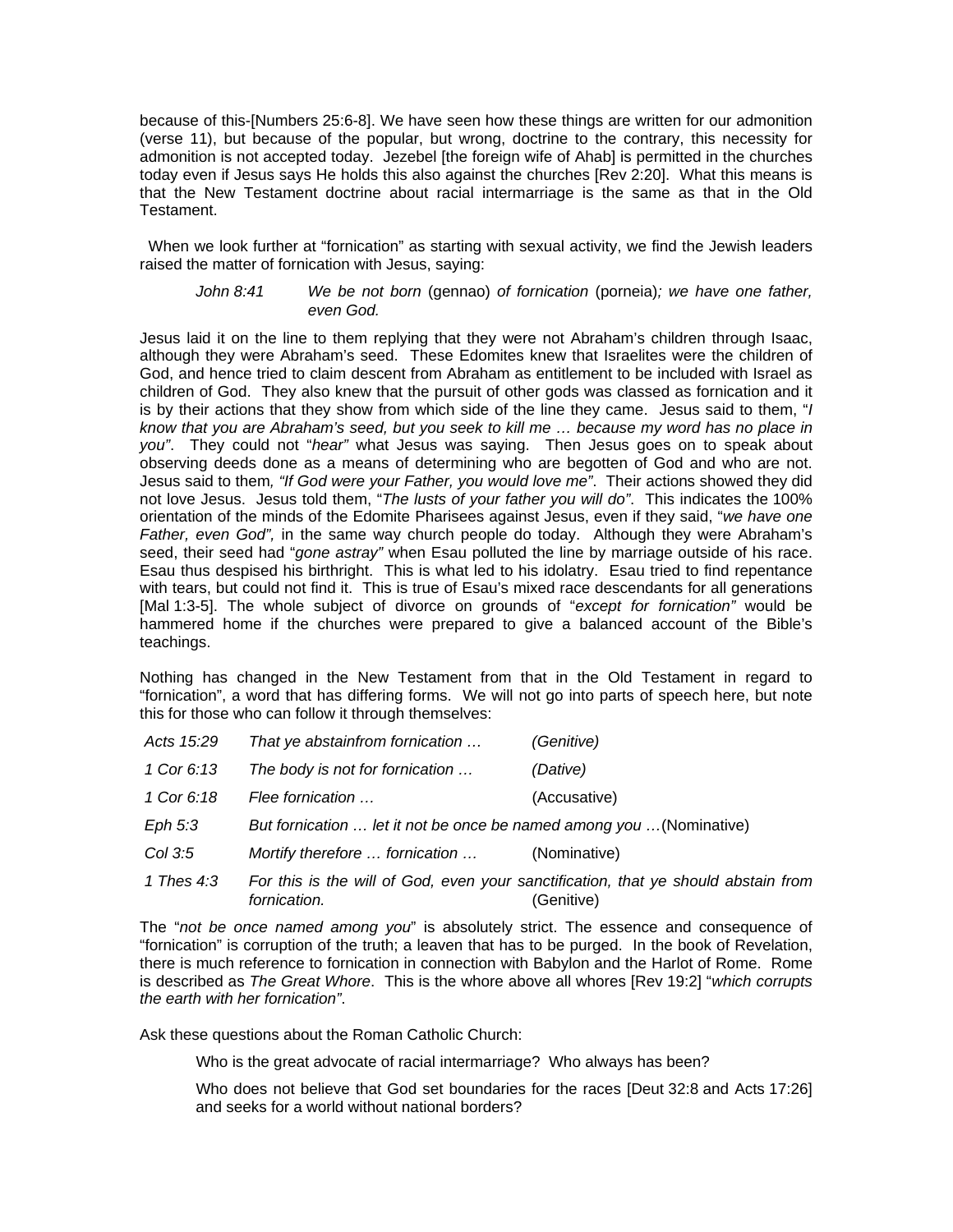Who advocates a one world church of all races?

Whom can we blame for the problems relating to multiculturalism, particularly in the Western world?

Whose religion blends in with any culture?

Who originated much of what is taught today in Protestant churches on the subject of the Universal Church from all races?

Yes, and ask similar questions from those who believe that the Talmud is their heartbeat. Are they not promoting so-called Human Rights and are they not those who call racial separation "racial hatred"?

Corruption in doctrine has led to the many denominations that ignore what "*fornication"* really is. Jesus said, "*Never-the-less, when the Son of Man comes, shall he find THE faith*  (belief) *on the earth"-* [Luke 17:8]? The doctrine of Balaam is accepted almost universally and it is one of the objectives of the United Nations. World Government is working to promote the fusion of all races by inter-racial marriage. The object is the corruption of the Anglo-Saxon / Israel bloodline through inter-racial marriage. Evangelist Billy Graham is reported in the Charlotte Observer as saying, "*I don't see anything wrong with inter-racial marriage – there is nothing in the Bible to forbid it. It all comes down to a practical matter in today's culture* and, *integration is the only solution. We've got to be totally integrated - in our homes, in our worship services, even in marriage".* The Apostle Peter would call Billy Graham a heretic, and we must do the same.

Jezebel is alive and well!

*Rev 2:20 Notwithstanding, I have a few things against thee, because thou sufferest that woman Jezebel, which calleth herself a prophetess, to teach and to seduce my servants to commit fornication …* 

What is the effect of Jezebel's teaching? It is "*to teach and seduce my servants to commit fornication and to eat things sacrificed to idols*". Here we see the two factors linked together – sex and idolatry! Who does Jezebel seduce? It is "*my servants"*, Jesus says. It is God's servant race that is seduced. The seduction is to commit fornication with other races, as Balaam advised Balak. Note well, **Jezebel herself was not an Israelite by race**. She wrought havoc within the nation. But, Jezebel is teaching within the assemblies! Can we afford to continue to suffer her teachings any longer?

### **GOING ASTRAY**

We might have our own ideas about what "going astray" means. There may well be many applications, but the Apostle Peter identifies one way of going astray in particular. We can be certain about this way! Please take note that this is a New Testament statement:

*2 Peter 2:15 Which have forsaken the right way, and are gone astray, following the way of Balaam the son of Bosor, who loved the wages of unrighteousness.* 

Here we find another mention of un-righteousness that is connected with Balaam's teaching. We cannot avoid the connection, in context, with sex and "*eyes full of adultery"-* [verse 14] and "*cursed children"* [verse 14]. These teachers' "*promise of liberty"* [verse 19] is to be avoided at all costs. To indulge is to have an "*end that is worse than the beginning"*, says the Apostle Peter.

The Apostle Jude brings up the theme also, saying:

*Jude v 11 Woe unto them! for they have gone the way of Cain, and run greedily after the error of Balaam, for reward, and perished in the gainsaying of Core.*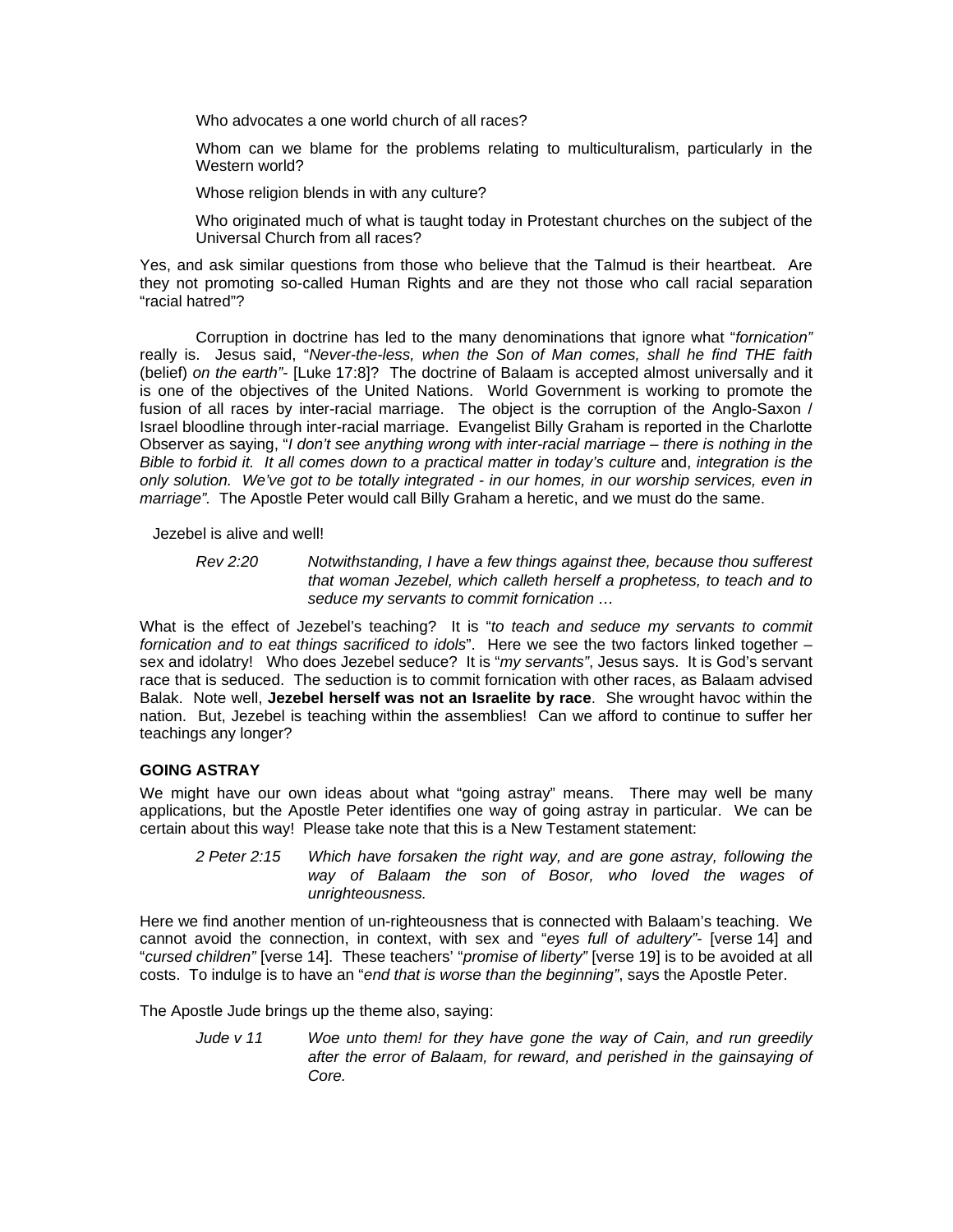Here we see an attempt to profiteer outside of God's purposes. In Jude, we find again the warning is one of woe over Balaam's doctrine through which the promoters of false doctrine hoped for reward to satisfy their greed.

### **WHOREDOM**

Throughout the Old Testament, there is much reference to whoredom. When God complains about this whoredom, it is because of Jerusalem's whoredom with other races [Ezekiel 16]. The results of mis-using God's gifts were lewdness and abominations through breaking their covenant with God [v59]. There are two main words, *zanah* and *taznuwth*, which are translated as "whoredom". Both have a lot in common but the latter word is exclusive to Ezekiel who associates whoredom with non-Israel races twenty one times. *Zanah* comes from a prime root meaning "*highly fed, and therefore wanton"*. It is used 105 times. There is mention of "*strange women"* (non-Israel stock), that is, *nokriy* and *nekar* as explained in the chapter, "*Pilgrims, Strangers and Israel"* of the book, "*The Exclusiveness of Israel"*.

Solomon knew the dangers, and he fell into the trap nevertheless. It was foreign wives that caused his downfall and descent into idolatry.

*Prov 23:27 For a whore is a deep ditch; the strange woman is a narrow pit.* 

*"Ditch"* and *"the pit"* are not the same thing. The ditch can be got out of more easily! ("*Narrow"* here connects with *the adversary*, in Hebrew). Complete separation (divorce) from foreign wives and children is the only way to climb out of the pit an Israelite has dug for himself. There is a biblical difference between an Israelite having sex with a harlot who is also an Israelite, and all sex with strange women who are foreigners!

- *Prov 23:33 Thine eyes shall behold strange women, and thine heart shall utter perverse things.*
- *Prov 5:20* And why wilt thou, my son, be ravished with a **strange woman**, and *embrace the bosom of a stranger?*

These three verses tell about "strange" women of a foreign race.

Speaking about whoredom Hosea says to Israel:

*Hos 4:14 Therefore, the people that doth not understand, shall fall.* 

It must happen! They shall fall! Let there be understanding!

All through Scripture, we can find such warnings presented in different ways. They all add up to the same answer from both Testaments. Racial intermarriage leads to idolatry. It always has been so; God's judgement is upon it. While there may appear to be examples in Scripture where Israelite men married non-Israelite women, it can be shown that this is not so. Let us take Ruth as an example. Her mother-in-law's kinsman, Boaz, together with all the elders of the city, had no hesitation in helping Ruth in accordance with Israelite law. Furthermore, Ruth married Boaz and this is the line that gave rise to Jesse and David and this is the line in which Jesus "became like unto His brethren". (Note that Jesus had no human descendency on the male inheritance side). This is sufficient to establish that Ruth was an Israelite who, along with many, many others, were living in the Plains of Moab. The Israelites had taken it from Moab as part of Israel's advance into the Promised Land. All the Moabites in that area had been exterminated, so Ruth, as an Israelitess, was a "Moabitess" in the territorial sense, just as a Galilean was an Israelite who lived in Galilee rather than in Judea.

# **BALAAM'S DOCTRINE IS THE NORMAL TEACHING.**

It is painfully obvious that Balaam's doctrine is the standard teaching in our Churches, Bible Schools and Seminaries. It has been advocated on Christian radio, television and the press. The false prophet Balaam is heard advocating racial mixture, multi-culturism and a one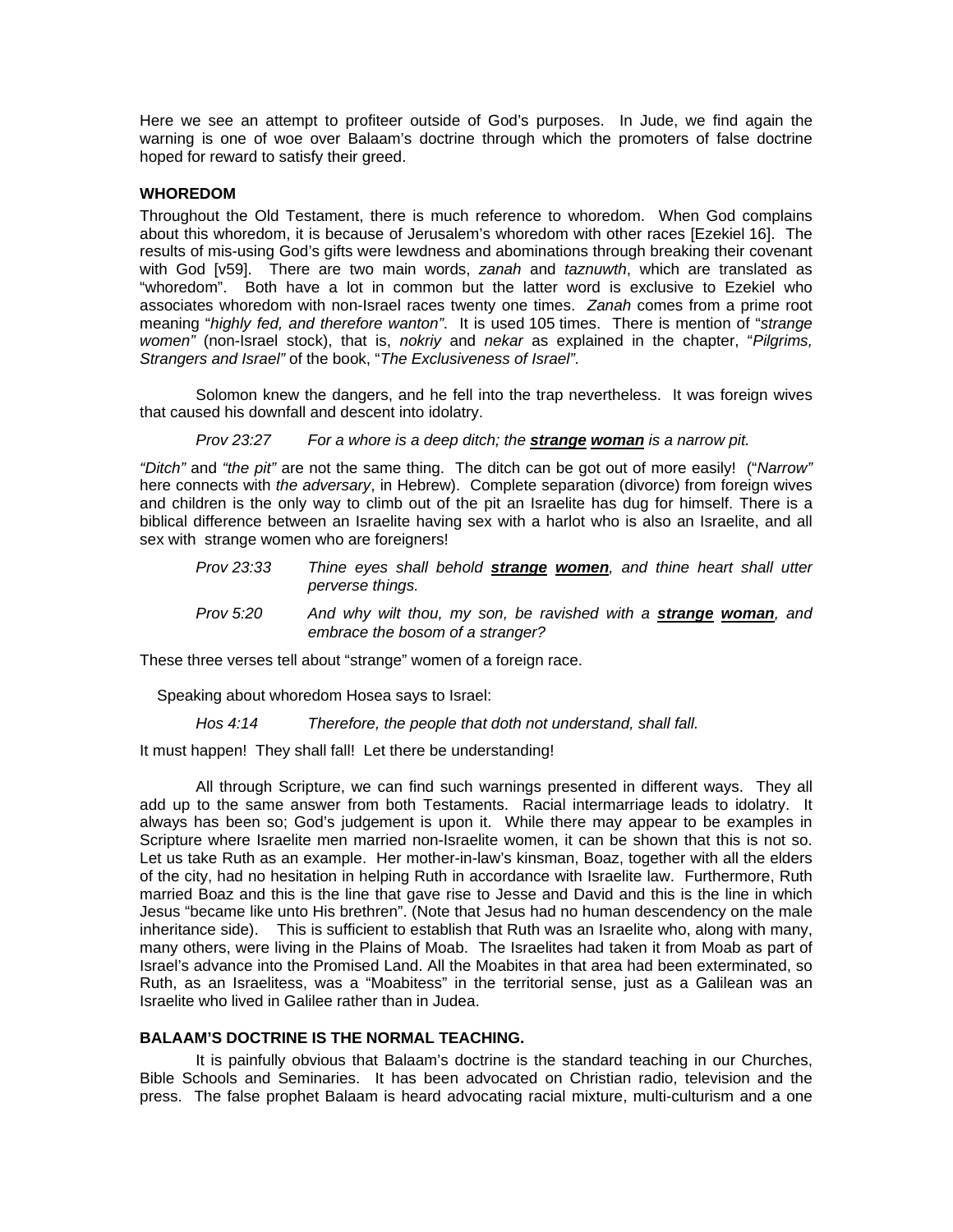world multi-racial church. We have Promise Keepers and other well-funded organisations advocating "breaking down the barriers" between races in the sense that there is no differences between the races as far as God is concerned. As in Balaam's time, so in our time; Moabites and Ammonites are still attacking Israel with their false doctrine. The Canaanite is still in the house of God too, but when Jesus returns there will no longer be found the Canaanite in the House of the Lord (Zech 14:21). The word from those days still applies:

*2 Chron 20:20 Believe in the Lord your God, so shall ye be established; believe his prophets, so shall ye prosper.* 

But, who will believe today? Who wants to prosper in God? It seems most prefer for Jesus to have something against them.

## **HARD SAYINGS?**

The whole subject of race is a problem to most Christians. Most try to get over the problem by using one of the following methods:

- Teaching the doctrine, and actively promoting it.
- Just going along with it.
- Spiritualising it away, saying that all believers of all races are the nation of Israel.
- Believing/teaching that Israel no longer exists.
- Saying there is both a natural and a spiritual Israel a nation and a church respectively.

Many will admit to not feeling at ease over any mixed race marriage, but they are afraid to express the disquiet even if they do see that racially mixed marriages do not work out well. Today, in this Biblical time of Man's Day, *racism* is classed as a sin of major proportions. To be labelled *racist* is supposed to be a bad label; everything racist is supposed to be wrong. The racist person himself is considered to be evil. The very fact that this is the teaching of the anti-Christ world government indicates that this teaching must be anti-God. This attitude is being brought into the churches. It is a platform of the World Council of Churches and those who preach a social humanistic universalised gospel.

In the Old Testament, God is presented as being absolutely racist and racially selective. God told Israel to destroy whole nations, exterminating men, women, children and their animals. That Israel as a nation did not do so is the reason that many of these problems still exist today. The question has been asked, "*Has the unchanging God changed*?" He cannot change, can He? God is shown as being totally racist in the Old Testament. What He has said will surely come to pass, even if some church-goers think He has changed and that His Word will not come to pass. We can no longer hold the doctrine of Balaam and be blessed by God. Jesus holds this against the Churches, so we can see that the New Testament is as racist as is the Old Testament.

#### **QUESTIONING GOD.**

The vogue today, as ever, is to question God. Election is what Romans chapter 9 is about. We also might like to say that there is unrighteousness with God [verse 14-18] when God says that He *"will have mercy on whom He will have mercy, and … and that whom He will He hardeneth"*. Why then should we resist God's will? Why should the churches reply against God?

*Rom 9:20,21 Nay but, O man, who art thou that repliest against God. Shall the thing formed say to him that formed it, Why hast thou made me thus? Hath not the potter power over the clay, of the same lump to make one vessel unto honour, and another unto dishonour?* 

Paul goes on to show that there actually are vessels (people) "*fitted for destruction"* and that there are also vessels of mercy, which He had "*afore prepared unto glory"*. This chapter of Romans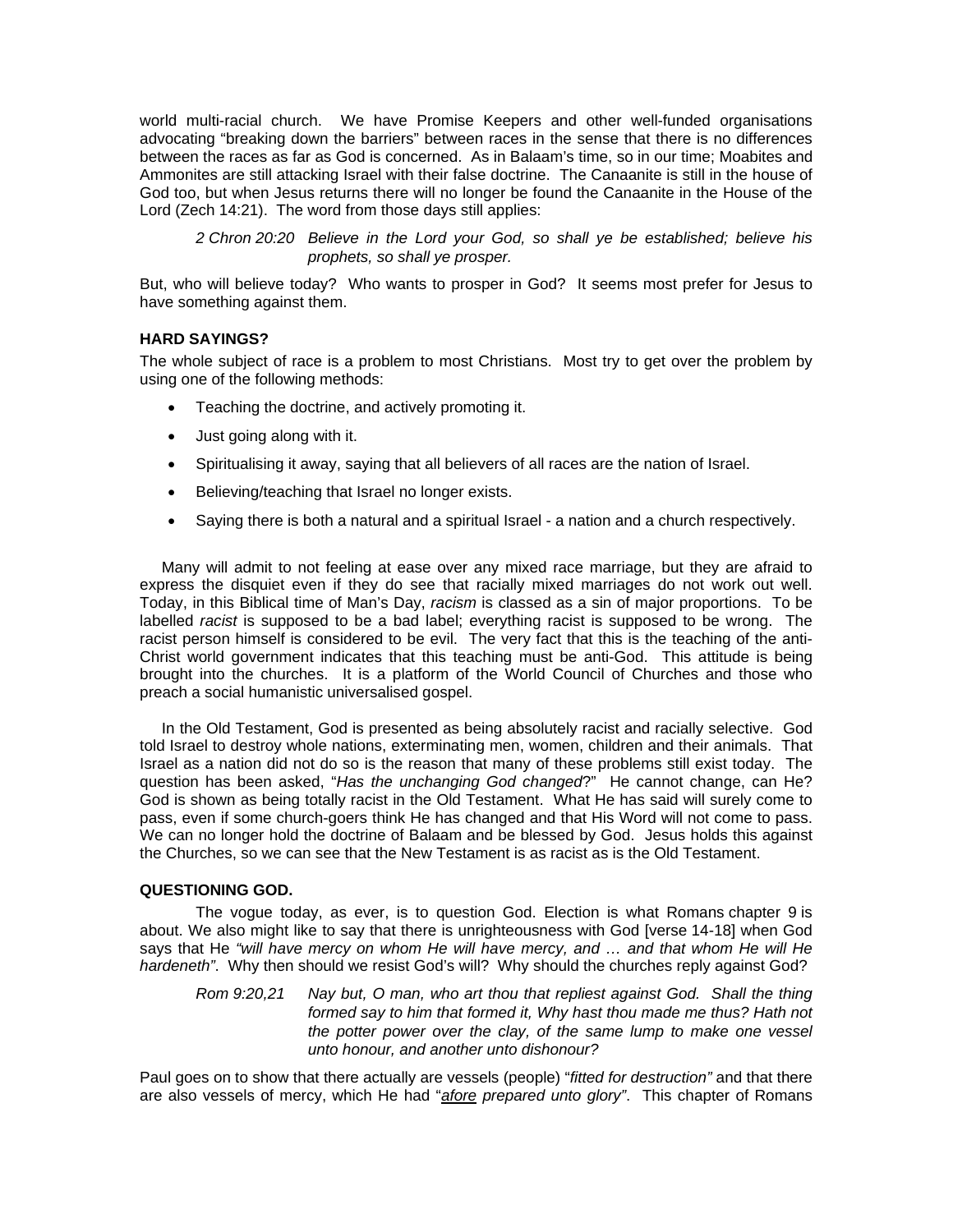confirms the Old Testament sense of being of race, not of belief of individuals. The whole context still isolates Israel from other races. We have to settle whether or not there are these racial differences today. If not, then Balaam's Doctrine could not apply today. The rising tide of racial strife through the world shows that there are these differences. The attempts by world leaders to mix the races are not working and cannot work. We are seeing anti-discrimination legislation attempting to enforce multi-cultural concepts. With this, we are seeing growing anti-(so-called "right wing")-Christian sentiment on the part of humanistic governments.

So, what about the other races? Can we still declare that all races are treated the same way by God? In Roman 9 we find mention of Pharaoh, a non-Israelite, who was raised up by God for a purpose, that through God's power, God's name might be known throughout the Earth. God then has different purposes for the different races. Who are we to argue still with God? Paul's sayings are hard sayings. When Jesus spoke some hard sayings [John 6:60], many of His disciples walked no more with him. **Will you also go away?** 

#### **PRACTICAL CONSIDERATIONS**

We can believe that God will hold the doctrine of Balaam against us, or we can continue to follow Balaam's doctrine. The current multi-cultural doctrine has no basis in the Law, the Psalms and the Prophets. In the churches it is based upon:

- The popular interpretation of Galatians 3:26-29 which ignores that this book is written to Israelites who had been under the Law. This was covered in the chapter "*Galatians And Israel Exclusive"* in "*The Exclusiveness Of Israel*"
- The popular meaning of the word "Gentile" [see the chapter entitled "*That Unfortunate Word "Gentile"* in *"The Exclusiveness Of Israel"*].
- The popular wrong application of "*God so loved the world"* and "G*o ye into all the world",* where the context *"world of Israel"* is extended to try to include all races*.*

The disbelievers try to hide behind every type of argument. The majority spiritualise the subject away by saying the promises were not to the genetic seed of Abraham, but to the spiritual seed of Abraham. The great error in this is that there is no prophetic foundation for this view. It does not have foundation in the Law, the Psalms and the prophets; therefore it is not valid. The popular thought is to spiritualize the whole matter and to make it a matter of conversion and nonconversion.

So, what is to be done from a practical point of view? What are we to do if we agree with Jesus and continue in the Apostles doctrine?- [Acts 2:42]. Is it not clear? Mixed-race marriages are increasingly common in our churches. Many have the racial mixtures in their immediate families. This is not easy to deal with in the light not allowing the Doctrine of Balaam. The answers come from knowing who we are, and in not arguing with God. The message of the New Testament is to believe Jesus and obey God. These are actions to be taken by individuals and hence it is as individuals we must respond. Everyone in Israel is given the opportunity, at some time or other, to hear and respond to things of the spirit. If, like Esau, the decision is to turn away - so be it for that individual. If, like Abraham, the decision is to believe and to prove it through the deeds of one's life - so be it for that individual. One thing is certain: for everyone who chooses to believe, stumbling blocks and difficulties will appear in the course of life. Understanding our roles as individuals, understanding our society and the forces that afflict it, together with successfully holding fast to the truth is the challenge for those whom Revelation identifies as overcomers. To the overcomers go the rewards. To put it bluntly in the modern idiom, those who reject God will fry!

*Rev. 21:7-8 He that overcometh shall inherit all things; and I will be his God, and he shall be my son. But the fearful, and unbelieving, and the abominable, and murderers, and whoremongers, and sorcerers, and idolaters, and all liars, shall have their part in the lake which burneth with fire and brimstone: which is the second death.*